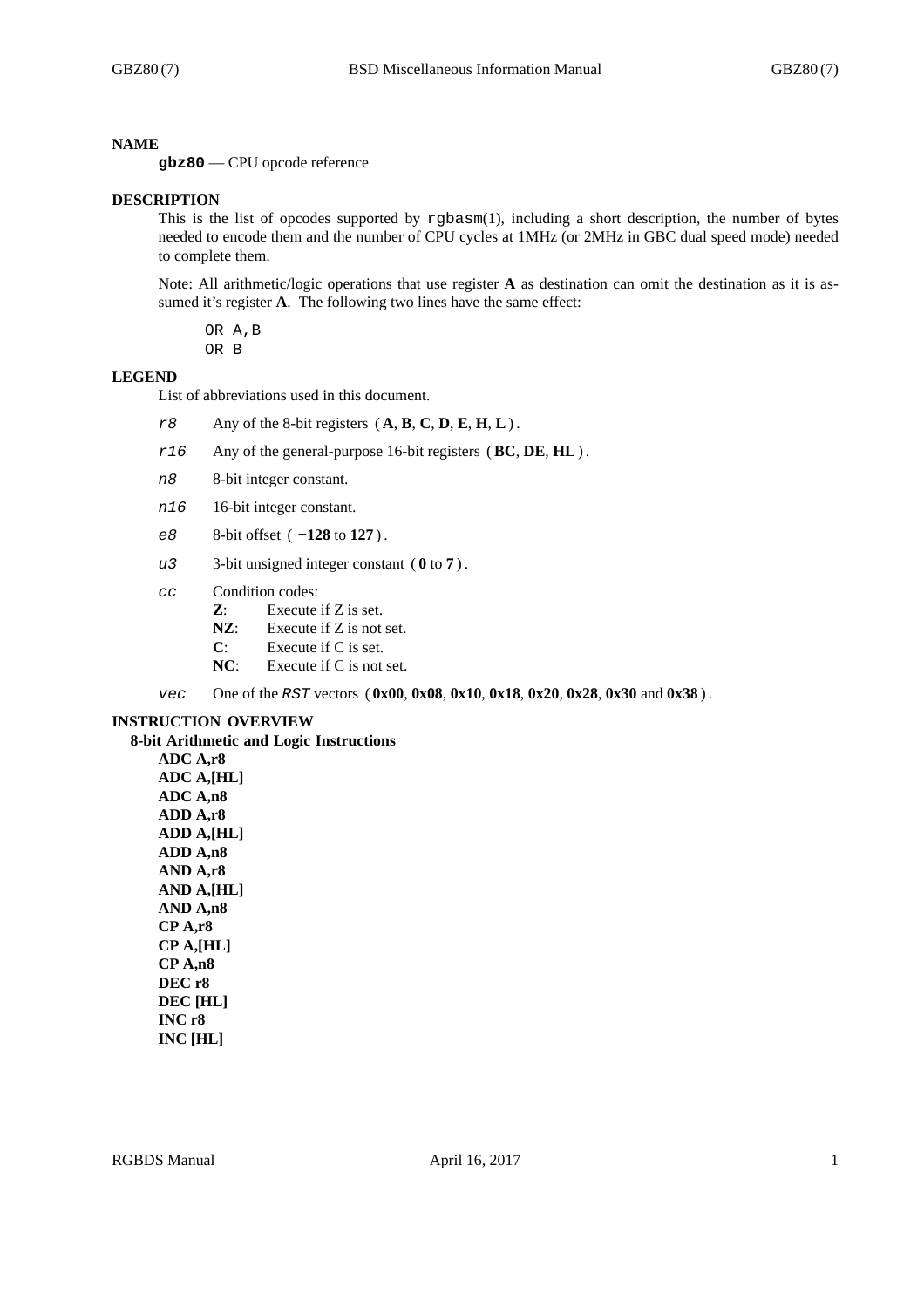**OR A,r8 OR A,[HL] OR A,n8 SBC A,r8 SBC A,[HL] SBC A,n8 SUB A,r8 SUB A,[HL] SUB A,n8 XOR A,r8 XOR A,[HL] XOR A,n8 16-bit Arithmetic Instructions ADD HL,r16 DEC r16 INC r16 Bit Operations Instructions BIT u3,r8 BIT u3,[HL] RES u3,r8 RES u3,[HL] SET u3,r8 SET u3,[HL] SWAP r8 SWAP [HL] Bit Shift Instructions RL r8 RL [HL] RLA RLC r8 RLC [HL] RLCA RR r8 RR [HL] RRA RRC r8 RRC [HL] RRCA SLA r8 SLA [HL] SRA r8 SRA [HL] SRL r8 SRL [HL]**

**Load Instructions**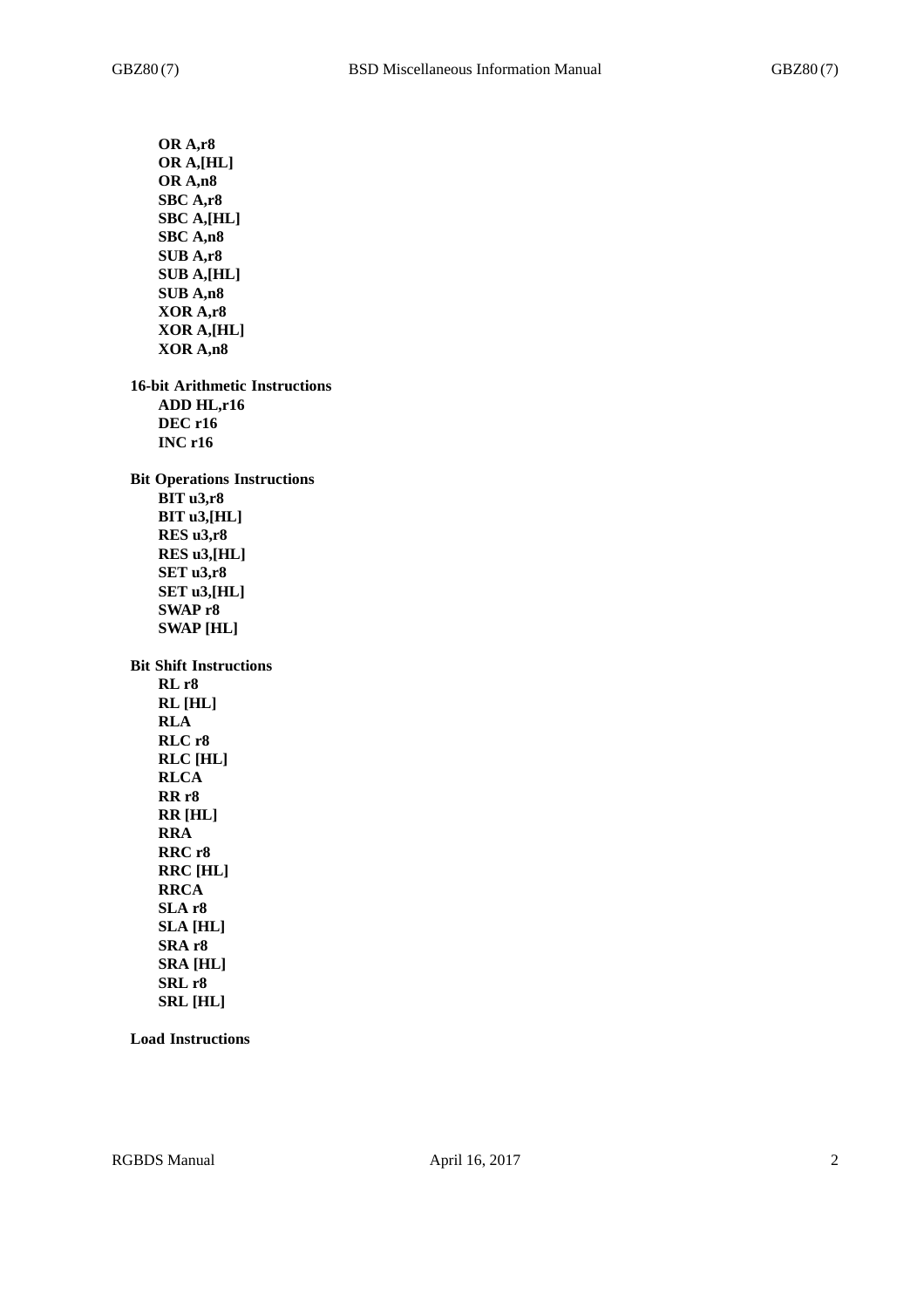**LD r8,r8 LD r8,n8 LD r16,n16 LD [HL],r8 LD [HL],n8 LD r8,[HL] LD [r16],A LD [n16],A LD [\$FF00+n8],A LD [\$FF00+C],A LD A,[r16] LD A,[n16] LD A,[\$FF00+n8] LD A,[\$FF00+C] LD [HL+],A LD [HL-],A LD A,[HL+] LD A,[HL-] Jumps and Subroutines CALL n16 CALL cc,n16 JP HL JP n16 JP cc,n16 JR e8 JR cc,e8 RET cc RET RETI RST vec Stack Operations Instructions ADD HL,SP ADD SP,e8 DEC SP INC SP LD SP,n16 LD [n16],SP LD HL,SP+e8 LD SP,HL POP AF POP r16 PUSH AF PUSH r16 Miscelaneous Instructions CCF**

**CPL**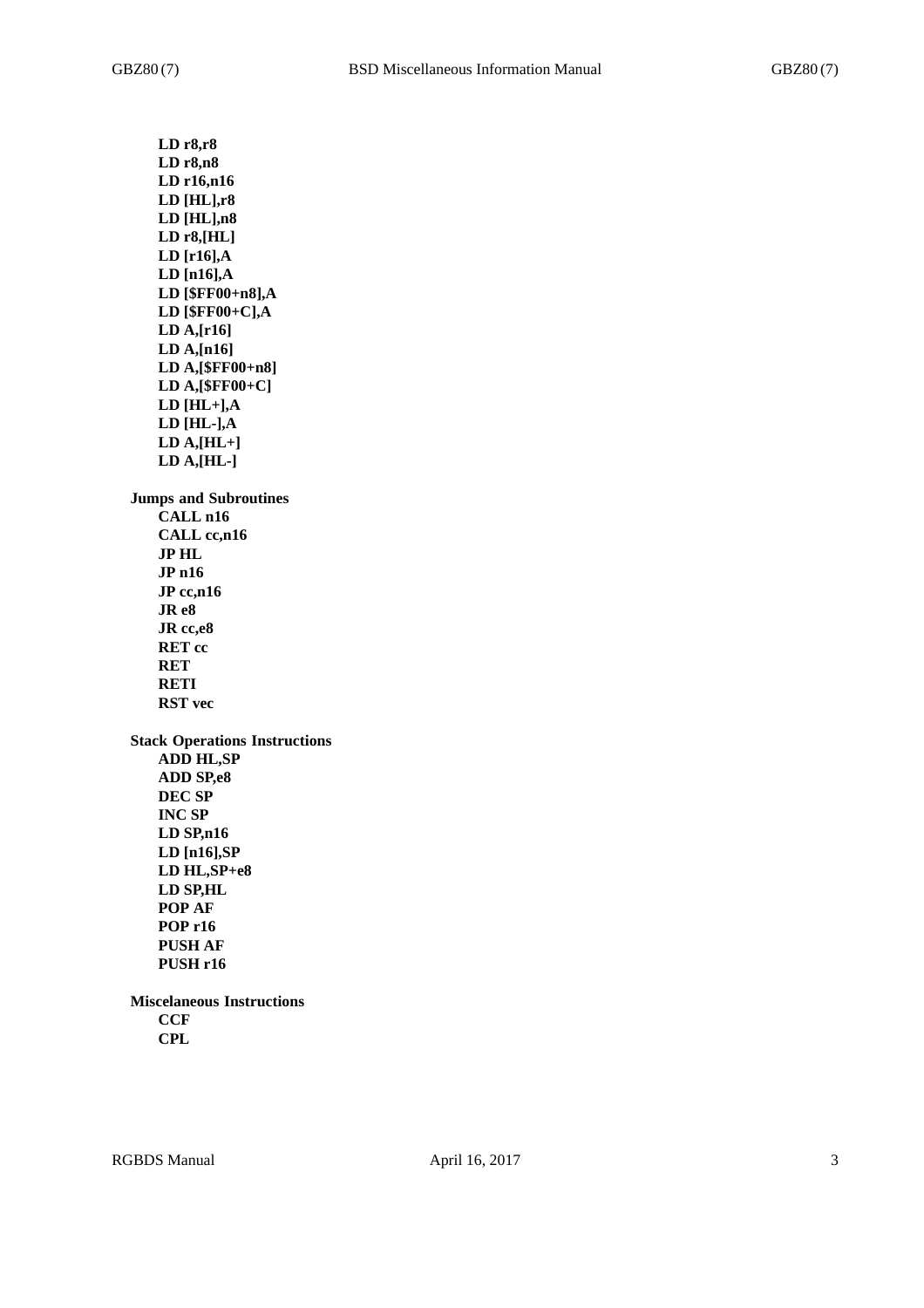**DAA DI EI HALT NOP SCF STOP**

#### **INSTRUCTION REFERENCE**

## **ADC A,r8**

Add the value in *r8* plus the carry flag to **A**.

Cycles: 1

Bytes: 1

Flags:

- **Z**: Set if result is 0.
- **N**: 0
- **H**: Set if overflow from bit 3.
- **C**: Set if overflow from bit 7.

# **ADC A,[HL]**

Add the value pointed by **HL** plus the carry flag to **A**.

Cycles: 2

Bytes: 1

Flags: See **ADC A,r8**

## **ADC A,n8**

Add the value *n8* plus the carry flag to **A**.

Cycles: 2

Bytes: 2

Flags: See **ADC A,r8**

#### **ADD A,r8**

Add the value in *r8* to **A**.

Cycles: 1

Bytes: 1

Flags:

- **Z**: Set if result is 0.
- **N**: 0
- **H**: Set if overflow from bit 3.
- **C**: Set if overflow from bit 7.

## **ADD A,[HL]**

Add the value pointed by **HL** to **A**.

Cycles: 2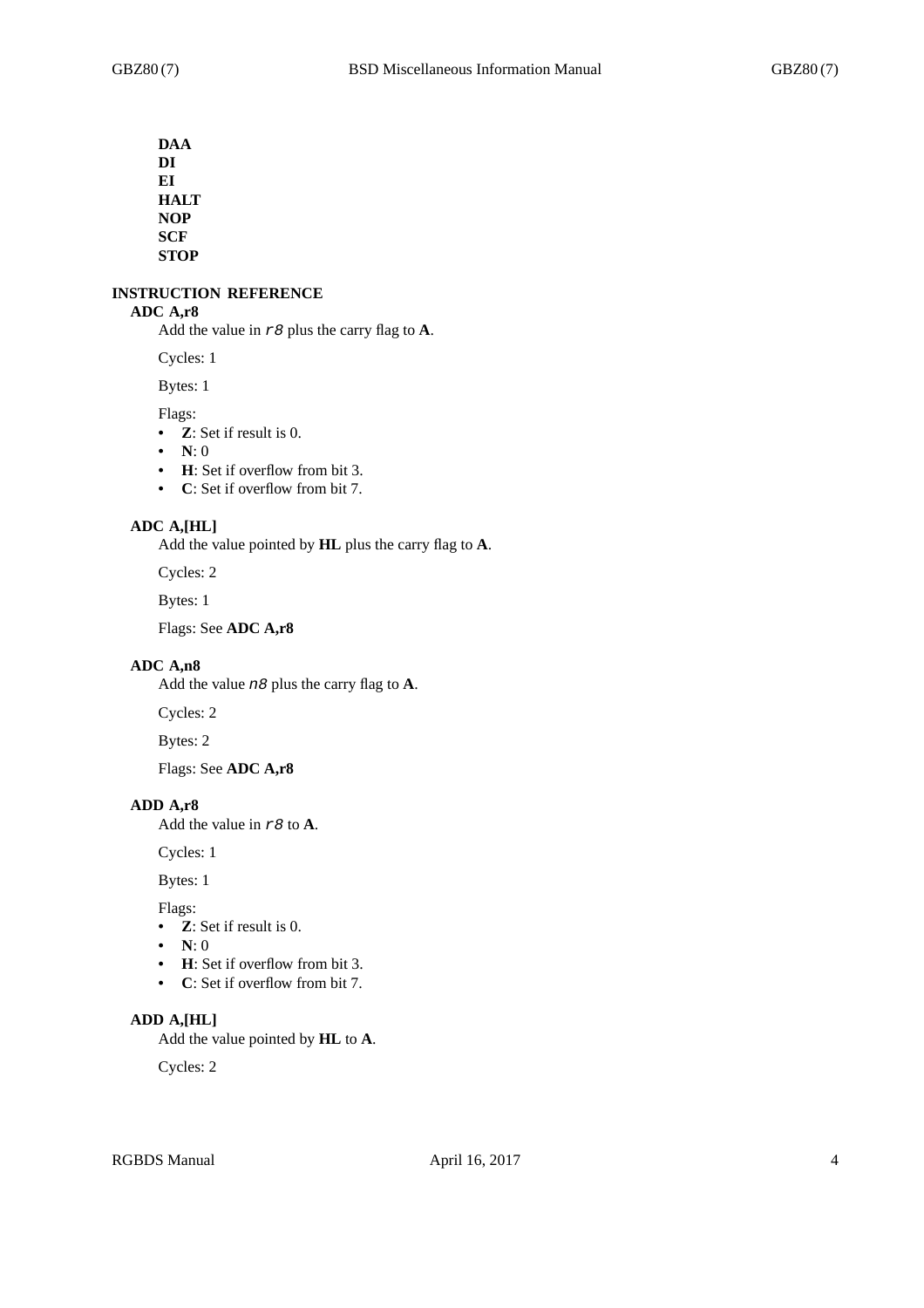Bytes: 1

Flags: See **ADD A,r8**

#### **ADD A,n8**

Add the value *n8* to **A**.

Cycles: 2

Bytes: 2

Flags: See **ADD A,r8**

# **ADD HL,r16**

Add the value in *r16* to **HL**.

Cycles: 2

Bytes: 1

Flags:

- $\bullet$  **N**: 0
- **H**: Set if overflow from bit 11.
- **C**: Set if overflow from bit 15.

## **ADD HL,SP**

Add the value in **SP** to **HL**.

Cycles: 2

Bytes: 1

Flags: See **ADD HL,r16**

#### **ADD SP,e8**

Add the signed value *e8* to **SP**.

Cycles: 4

# Bytes: 2

Flags:

- **Z**: 0
- **N**: 0
- **H**: Set if overflow from bit 3.
- **C**: Set if overflow from bit 7.

## **AND A,r8**

Bitwise AND between the value in *r8* and **A**.

Cycles: 1

Bytes: 1

# Flags:

- **Z**: Set if result is 0.
- **N**: 0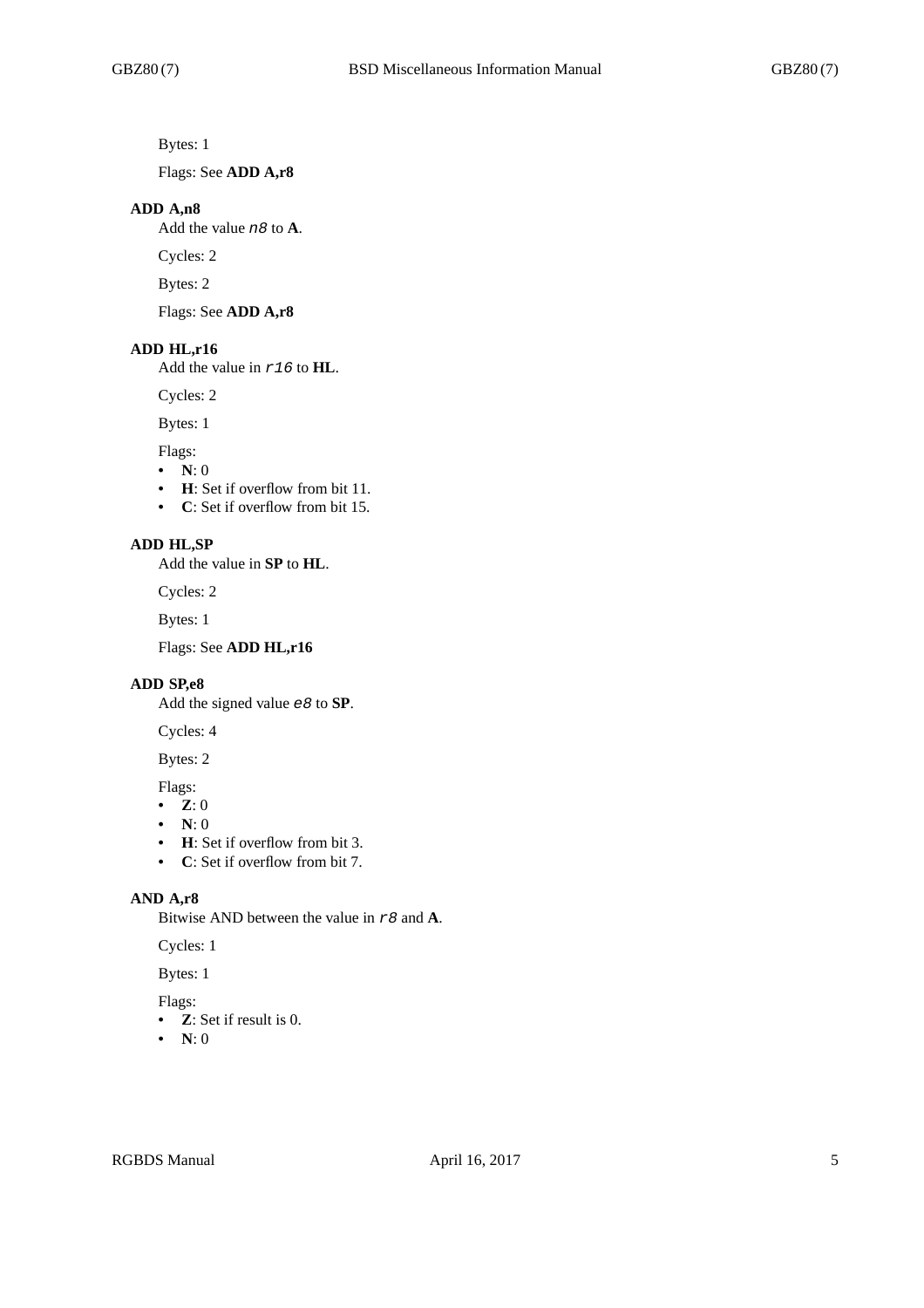- **H**: 1
- **C**: 0

# **AND A,[HL]**

Bitwise AND between the value pointed by **HL** and **A**.

Cycles: 2

Bytes: 1

Flags: See **AND A,r8**

#### **AND A,n8**

Bitwise AND between the value in *n8* and **A**.

Cycles: 2

Bytes: 2

Flags: See **AND A,r8**

## **BIT u3,r8**

Test bit *u3* in register *r8*, set the zero flag if bit not set.

Cycles: 2

Bytes: 2

Flags:

- **Z**: Set if the selected bit is 0.
- **N**: 0
- **H**: 1

# **BIT u3,[HL]**

Test bit *u3* in the byte pointed by **HL**, set the zero flag if bit not set.

Cycles: 3

Bytes: 2

Flags: See **BIT u3,r8**

# **CALL n16**

Call address *n16*.

Cycles: 6

Bytes: 3

Flags: None affected.

# **CALL cc,n16**

Call address *n16* if condition *cc* is met.

Cycles: 6/3

Bytes: 3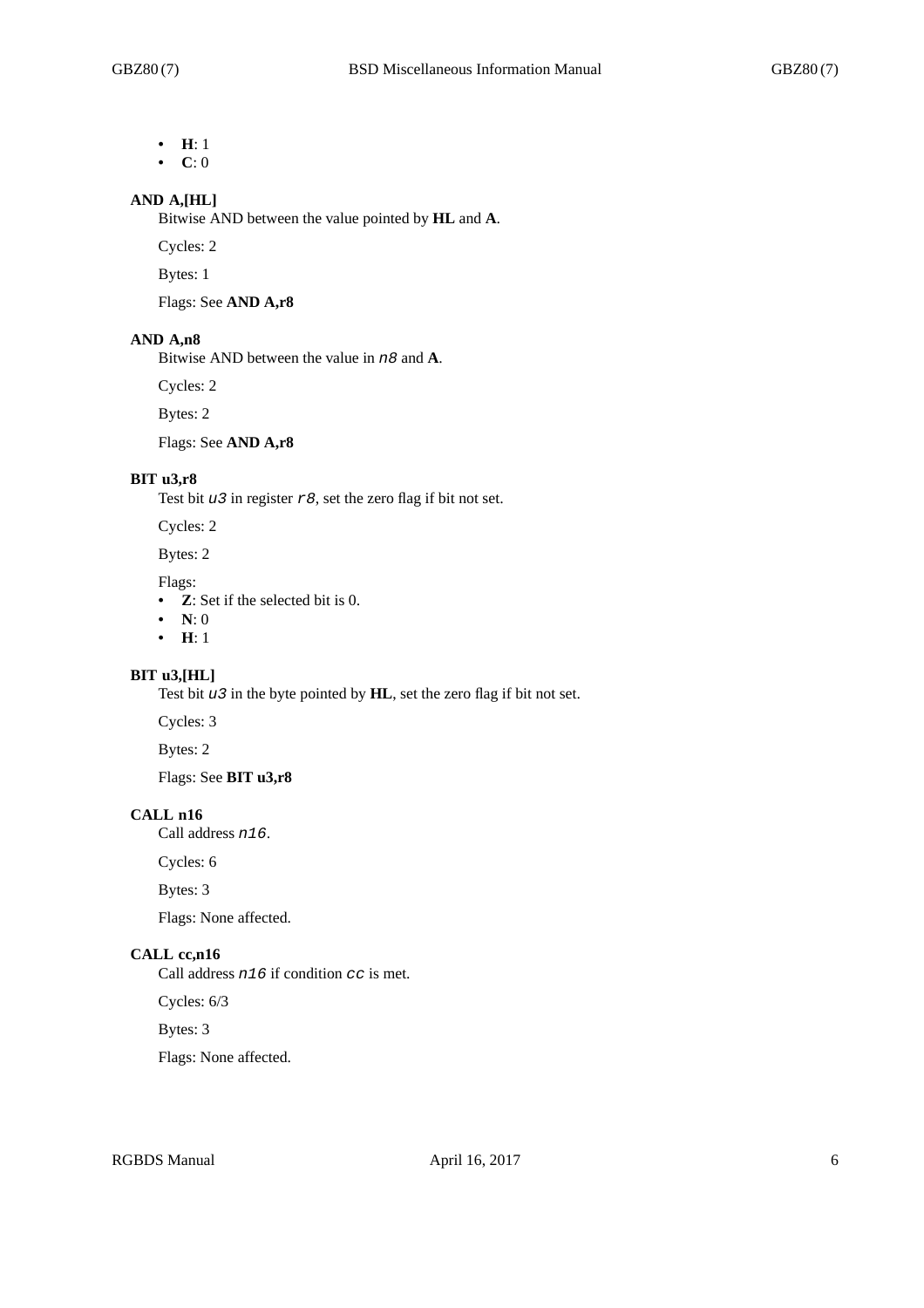# **CCF**

Complement Carry Flag.

Cycles: 1

Bytes: 1

Flags:

- **N**: 0
- **H**: 0
- **C**: Complemented.

#### **CP A,r8**

Subtract the value in *r8* from **A** and set flags accordingly, but don't store the result.

Cycles: 1

Bytes: 1

Flags:

- **Z**: Set if result is 0.
- **N**: 1
- **H**: Set if no borrow from bit 4.
- **C**: Set if no borrow (set if  $r8 > A$ ).

## **CP A,[HL]**

Subtract the value pointed by **HL** from **A** and set flags accordingly, but don't store the result.

Cycles: 2

Bytes: 1

Flags: See **CP A,r8**

## **CP A,n8**

Subtract the value *n8* from **A** and set flags accordingly, but don't store the result.

Cycles: 2

Bytes: 2

Flags: See **CP A,r8**

#### **CPL**

Complement accumulator  $(A = \mathbf{A})$ .

Cycles: 1

Bytes: 1

Flags:

**• N**: 1

**• H**: 1

# **DAA**

Decimal adjust register A to get a correct BCD representation after an arithmetic instruction.

Cycles: 1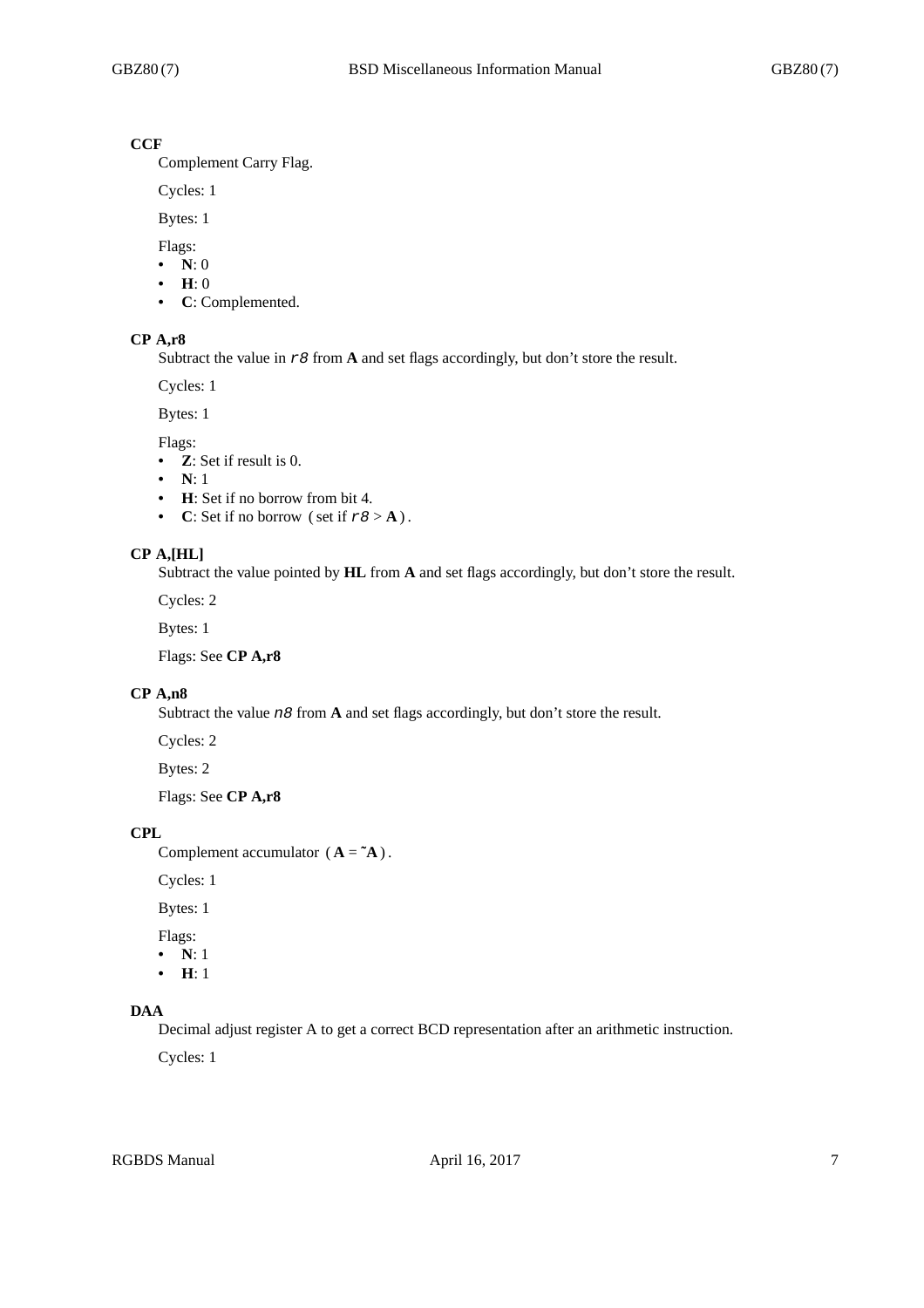Bytes: 1

Flags:

- **Z**: Set if result is 0.
- **H**: 0
- **C**: Set or reset depending on the operation.

#### **DEC r8**

Decrement value in register *r8* by 1.

Cycles: 1

Bytes: 1

Flags:

- **Z**: Set if result is 0.
- **N**: 1
- **H**: Set if no borrow from bit 4.

#### **DEC [HL]**

Decrement the value pointed by **HL** by 1.

Cycles: 3

Bytes: 1

Flags: See **DEC r8**

#### **DEC r16**

Decrement value in register *r16* by 1.

Cycles: 2

Bytes: 1

Flags: None affected.

# **DEC SP**

Decrement value in register **SP** by 1.

Cycles: 2

Bytes: 1

Flags: None affected.

## **DI**

Disable Interrupts.

Cycles: 1

Bytes: 1

Flags: None affected.

## **EI**

Enable Interrupts.

Cycles: 1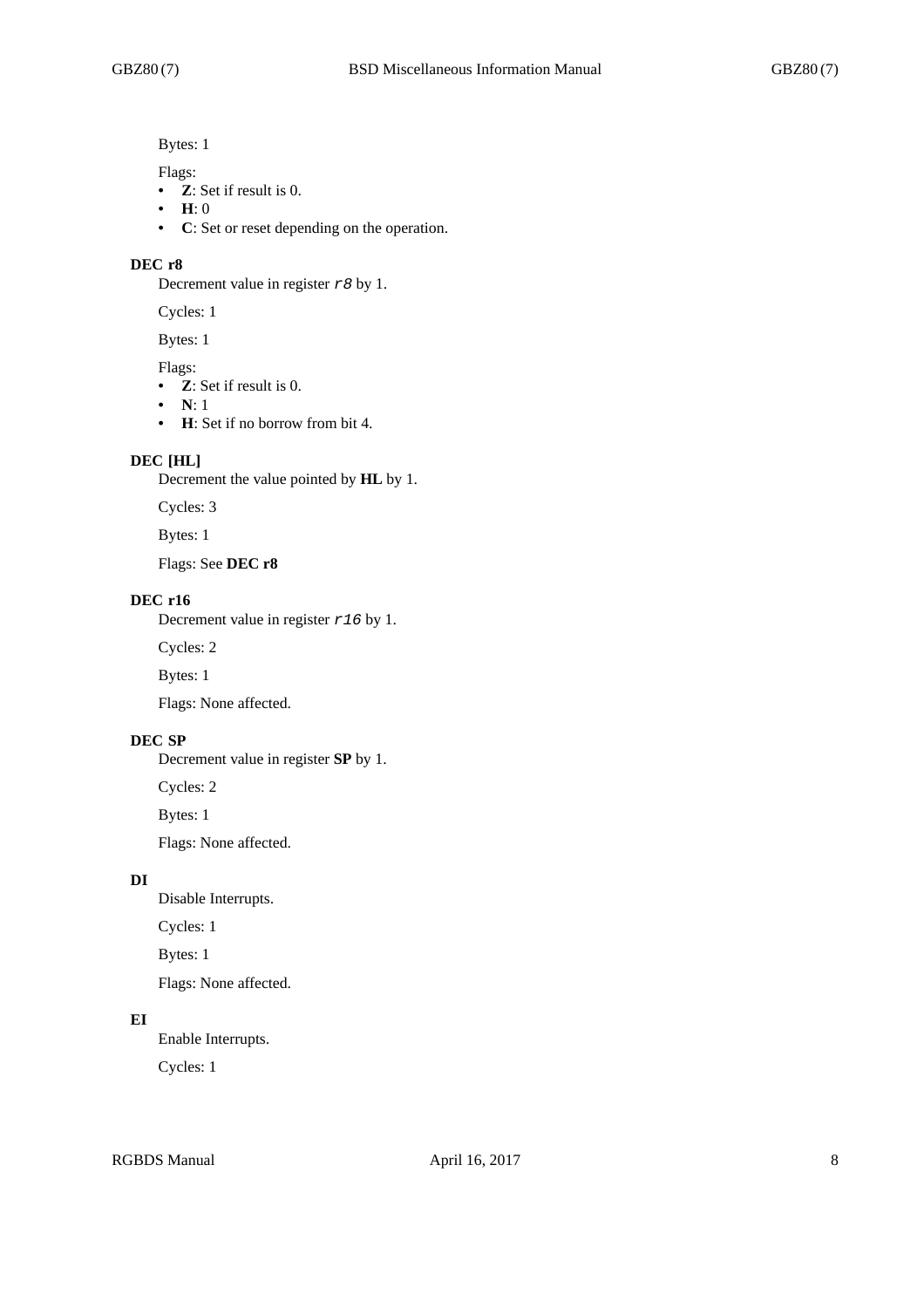Bytes: 1

Flags: None affected.

#### **HALT**

Enter CPU low power mode.

Cycles: -

Bytes: 1

Flags: None affected.

# **INC r8**

Increment value in register *r8* by 1.

Cycles: 1

Bytes: 1

Flags:

- **Z**: Set if result is 0.
- **N**: 0
- **H**: Set if overflow from bit 3.

#### **INC [HL]**

Increment the value pointed by **HL** by 1.

Cycles: 3

Bytes: 1

Flags: See **INC r8**

#### **INC r16**

Increment value in register *r16* by 1.

Cycles: 2

Bytes: 1

Flags: None affected.

## **INC SP**

Increment value in register **SP** by 1.

Cycles: 2

Bytes: 1

Flags: None affected.

# **JP n16**

Absolute jump to address *n16*.

Cycles: 4

Bytes: 3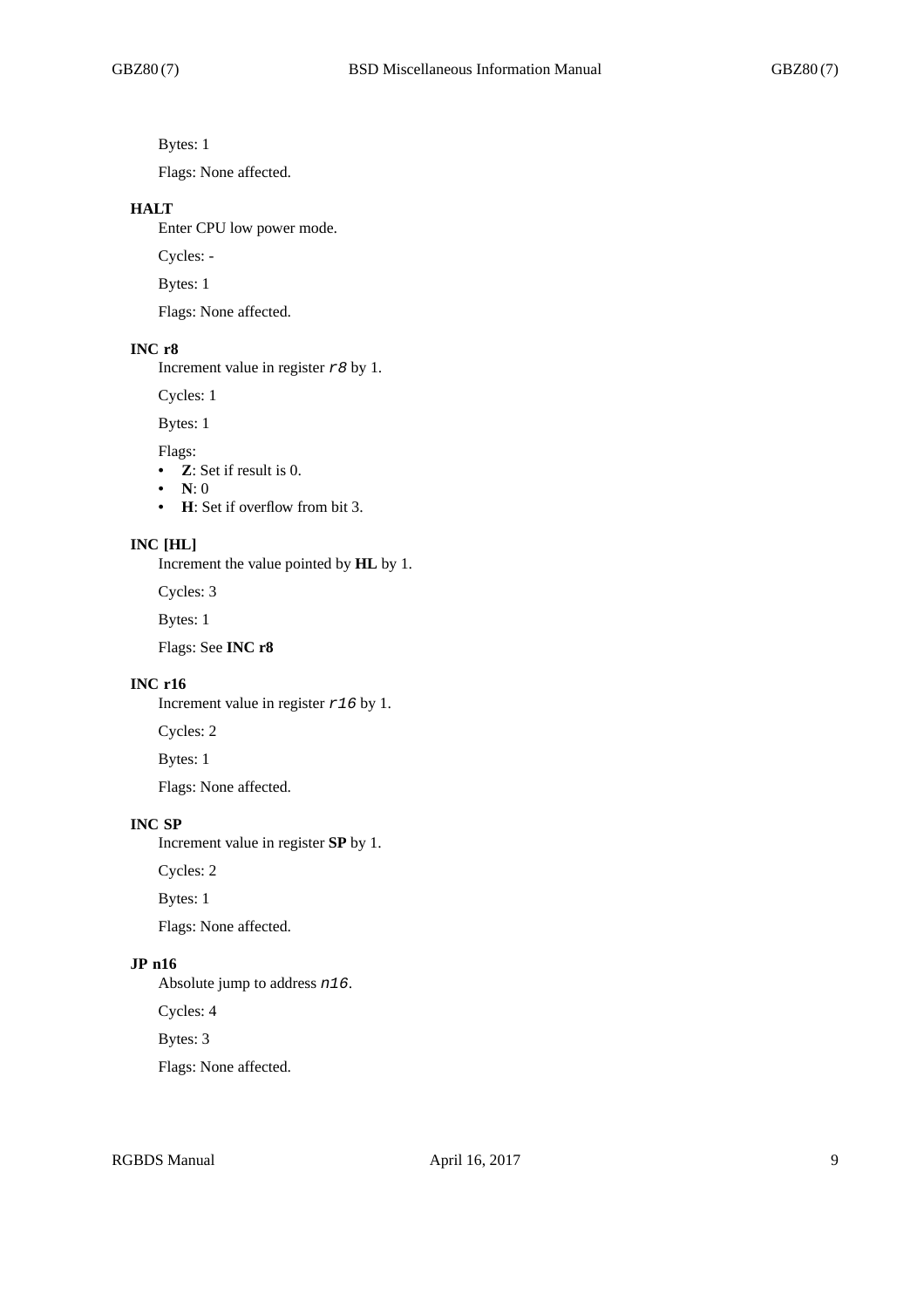#### **JP cc,n16**

Absolute jump to address *n16* if condition *cc* is met.

Cycles: 4/3

Bytes: 3

Flags: None affected.

# **JP HL**

Jump to address in **HL**, that is, load **PC** with value in register **HL**.

Cycles: 1

Bytes: 1

Flags: None affected.

#### **JR e8**

Relative jump by adding *e8* to the current address.

Cycles: 3

Bytes: 2

Flags: None affected.

## **JR cc,e8**

Relative jump by adding *e8* to the current address if condition *cc* is met.

Cycles: 3/2

Bytes: 2

Flags: None affected.

#### **LD r8,r8**

Store value in register on the right into register on the left.

Cycles: 1

Bytes: 1

Flags: None affected.

# **LD r8,n8**

Load value *n8* into register *r8*.

Cycles: 2

Bytes: 2

Flags: None affected.

# **LD r16,n16**

Load value *n16* into register *r16*.

Cycles: 3

Bytes: 3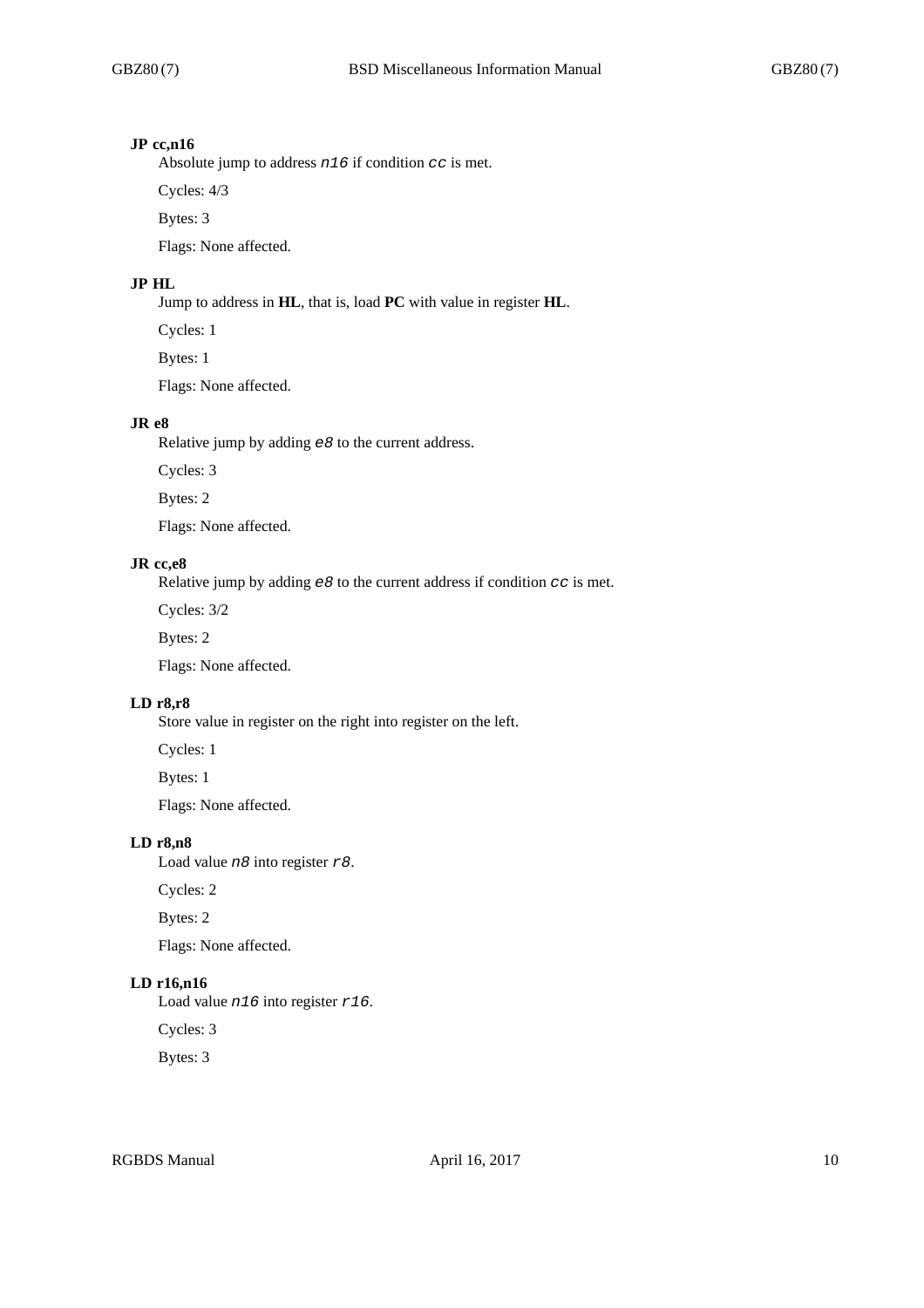Flags: None affected.

## **LD [HL],r8**

Store value in register *r8* into byte pointed by register **HL**.

Cycles: 2

Bytes: 1

Flags: None affected.

#### **LD [HL],n8**

Store value *n8* into byte pointed by register **HL**.

Cycles: 3

Bytes: 2

Flags: None affected.

# **LD r8,[HL]**

Load value into register *r8* from byte pointed by register **HL**.

Cycles: 2

Bytes: 1

Flags: None affected.

#### **LD [r16],A**

Store value in register **A** into address pointed by register *r16*.

Cycles: 2

Bytes: 1

Flags: None affected.

# **LD [n16],A**

Store value in register **A** into address *n16*.

Cycles: 4

Bytes: 3

Flags: None affected.

#### **LD [\$FF00+n8],A**

Store value in register **A** into high RAM or I/O registers.

The following synonym forces this encoding: **LDH [\$FF00+n8],A**

Cycles: 3

Bytes: 2

Flags: None affected.

#### **LD [\$FF00+C],A**

Store value in register **A** into high RAM or I/O registers.

RGBDS Manual April 16, 2017 11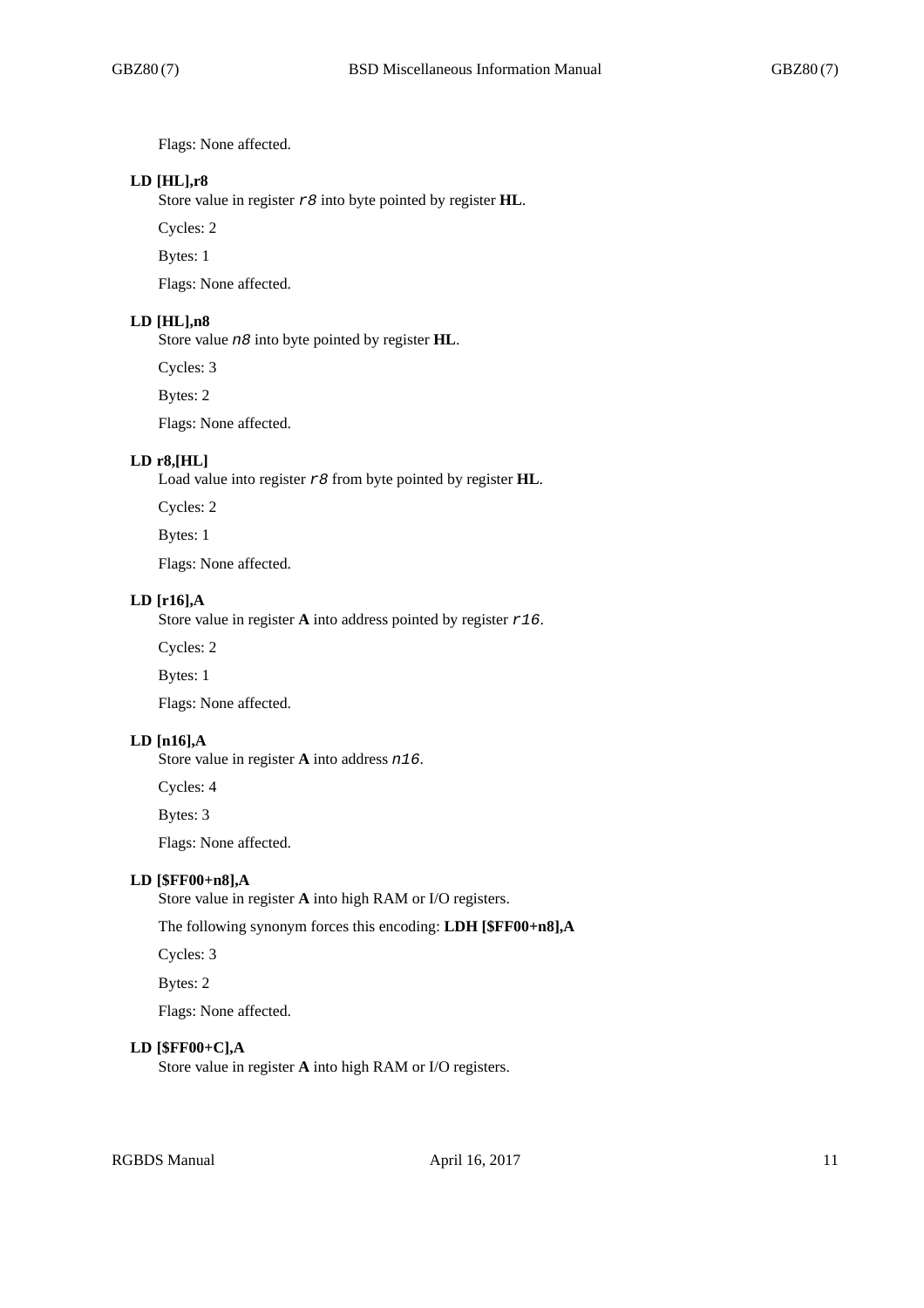Cycles: 2

Bytes: 1

Flags: None affected.

## **LD A,[r16]**

Load value in register **A** from address pointed by register *r16*.

Cycles: 2

Bytes: 1

Flags: None affected.

#### **LD A,[n16]**

Load value in register **A** from address *n16*.

Cycles: 4

Bytes: 3

Flags: None affected.

#### **LD A,[\$FF00+n8]**

Load value in register **A** from high RAM or I/O registers.

The following synonym forces this encoding: **LDH A,[\$FF00+n8]**

Cycles: 3

Bytes: 2

Flags: None affected.

#### **LD A,[\$FF00+C]**

Load value in register **A** from high RAM or I/O registers.

Cycles: 2

Bytes: 1

Flags: None affected.

# **LD [HL+],A**

Store value in register **A** into byte pointed by **HL** and post-increment **HL**.

Cycles: 2

Bytes: 1

Flags: None affected.

# **LD [HL-],A**

Store value in register **A** into byte pointed by **HL** and post-decrement **HL**.

Cycles: 2

Bytes: 1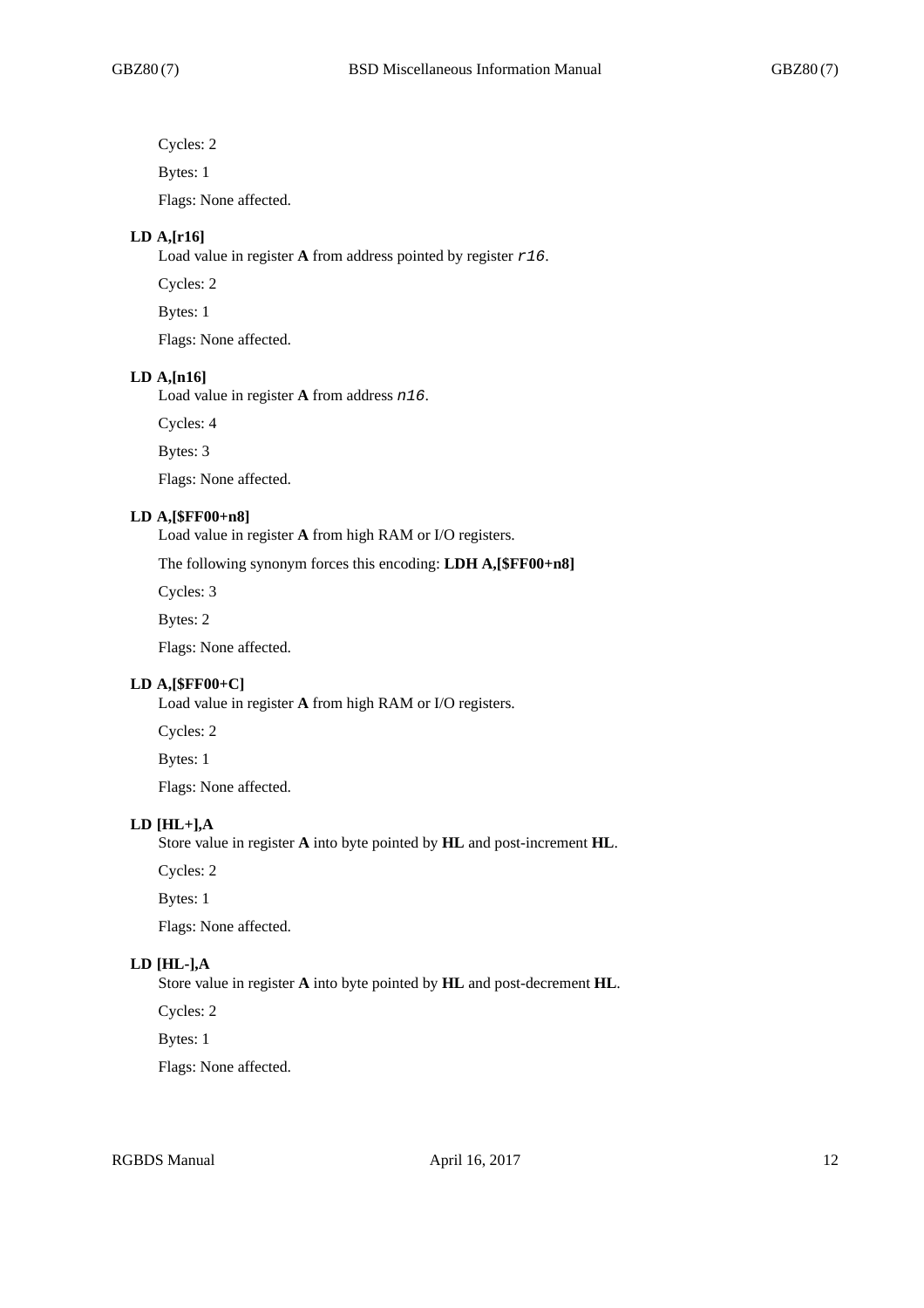## **LD A,[HL+]**

Load value into register **A** from byte pointed by **HL** and post-increment **HL**.

Cycles: 2

Bytes: 1

Flags: None affected.

# **LD A,[HL-]**

Load value into register **A** from byte pointed by **HL** and post-decrement **HL**.

Cycles: 2

Bytes: 1

Flags: None affected.

#### **LD SP,n16**

Load value *n16* into register **SP**.

Cycles: 3

Bytes: 3

Flags: None affected.

## **LD [n16],SP**

Store **SP** into addresses *n16* (LSB) and *n16* + 1 (MSB).

Cycles: 5

Bytes: 3

Flags: None affected.

## **LD HL,SP+e8**

Add the signed value *e8* to **SP** and store the result in **HL.**

Cycles: 3

Bytes: 2

Flags:

- **Z**: 0
- **N**: 0
- **H**: Set if overflow from bit 3.
- **C**: Set if overflow from bit 7.

# **LD SP,HL**

Load register **HL** into register **SP**.

Cycles: 2

Bytes: 1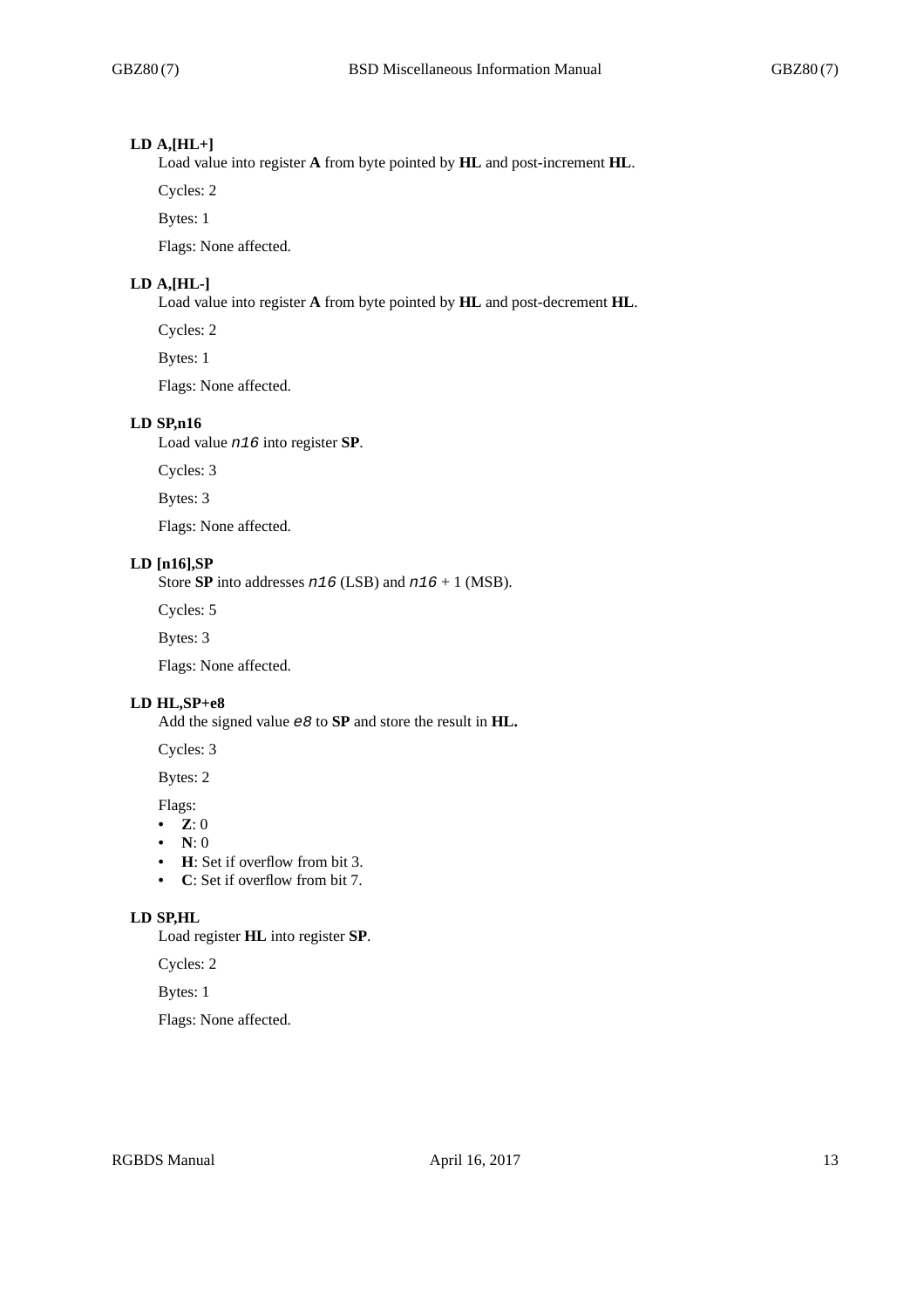# **NOP**

No operation.

Cycles: 1

Bytes: 1

Flags: None affected.

# **OR A,r8**

Bitwise OR between the value in *r8* and **A**.

Cycles: 1

Bytes: 1

## Flags:

- **Z**: Set if result is 0.
- **N**: 0
- **H**: 0
- **C**: 0

## **OR A,[HL]**

Bitwise OR between the value pointed by **HL** and **A**.

Cycles: 2

Bytes: 1

Flags: See **OR A,r8**

# **OR A,n8**

Bitwise OR between the value in *n8* and **A**.

Cycles: 2

Bytes: 2

Flags: See **OR A,r8**

## **POP AF**

Pop register **AF** from the stack.

Cycles: 3

Bytes: 1

Flags: None affected.

# **POP r16**

Pop register *r16* from the stack.

Cycles: 3

Bytes: 1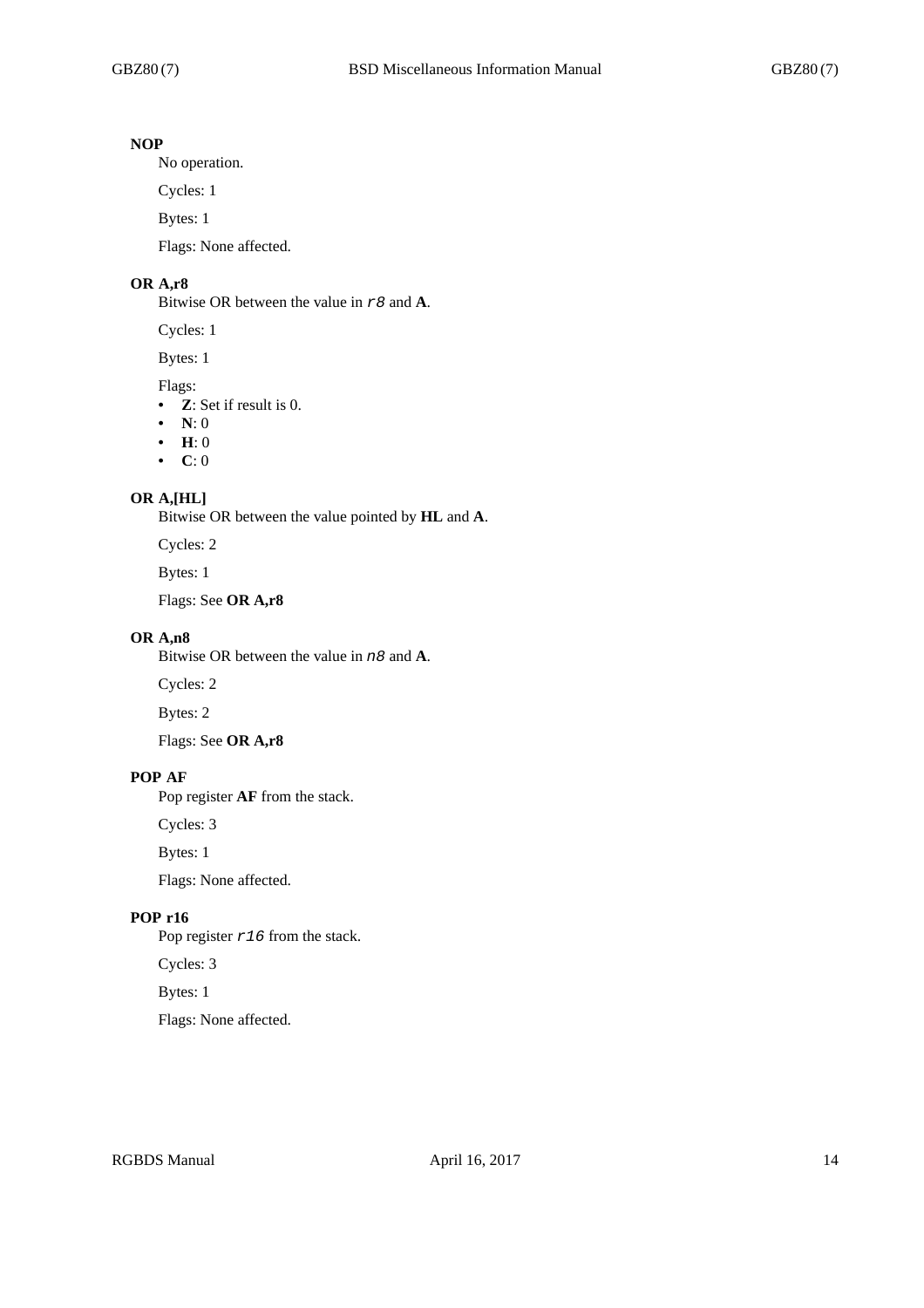# **PUSH AF**

Push register **AF** into the stack.

Cycles: 4

Bytes: 1

Flags: None affected.

# **PUSH r16**

Push register *r16* into the stack.

Cycles: 4

Bytes: 1

Flags: None affected.

## **RES u3,r8**

Set bit *u3* in register *r8* to 0.

Cycles: 2

Bytes: 2

Flags: None affected.

## **RES u3,[HL]**

Set bit *u3* in the byte pointed by **HL** to 0.

Cycles: 4

Bytes: 2

Flags: None affected.

## **RET**

Return from subroutine.

Cycles: 4

Bytes: 1

Flags: None affected.

# **RET cc**

Return from subroutine if condition *cc* is met.

Cycles: 5/2

Bytes: 1

Flags: None affected.

## **RETI**

Return from subroutine and enable interrupts.

Cycles: 4

Bytes: 1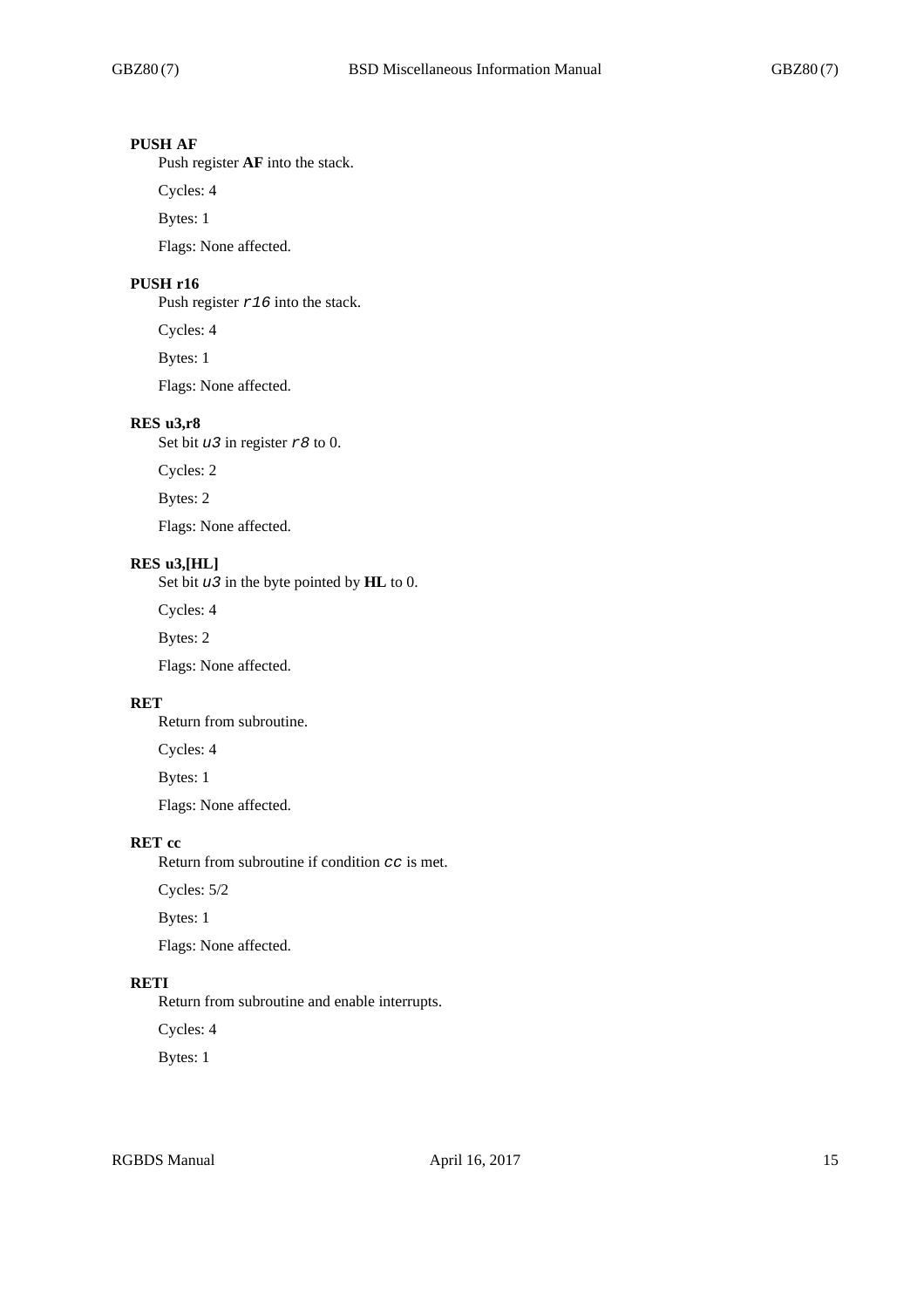Flags: None affected.

# **RL r8**

Rotate register *r8* left through carry.

 $C < [7 < 0] < C$ 

Cycles: 2

Bytes: 2

Flags:

- **Z**: Set if result is 0.
- **N**: 0
- **H**: 0
- **C**: Set according to result.

## **RL [HL]**

Rotate value pointed by **HL** left through carry.

 $C < [7 < 0] < C$ 

Cycles: 4

Bytes: 2

Flags: See **RL r8**

## **RLA**

Rotate register **A** left through carry.

 $C < [7 < 0] < C$ 

Cycles: 1

Bytes: 1

Flags:

- **Z**: 0
- **N**: 0
- **H**: 0
- **C**: Set according to result.

## **RLC r8**

Rotate register *r8* left.

 $C < [7 < 0] < [7]$ 

Cycles: 2

Bytes: 2

Flags:

- **Z**: Set if result is 0.
- **N**: 0
- **H**: 0
- **C**: Set according to result.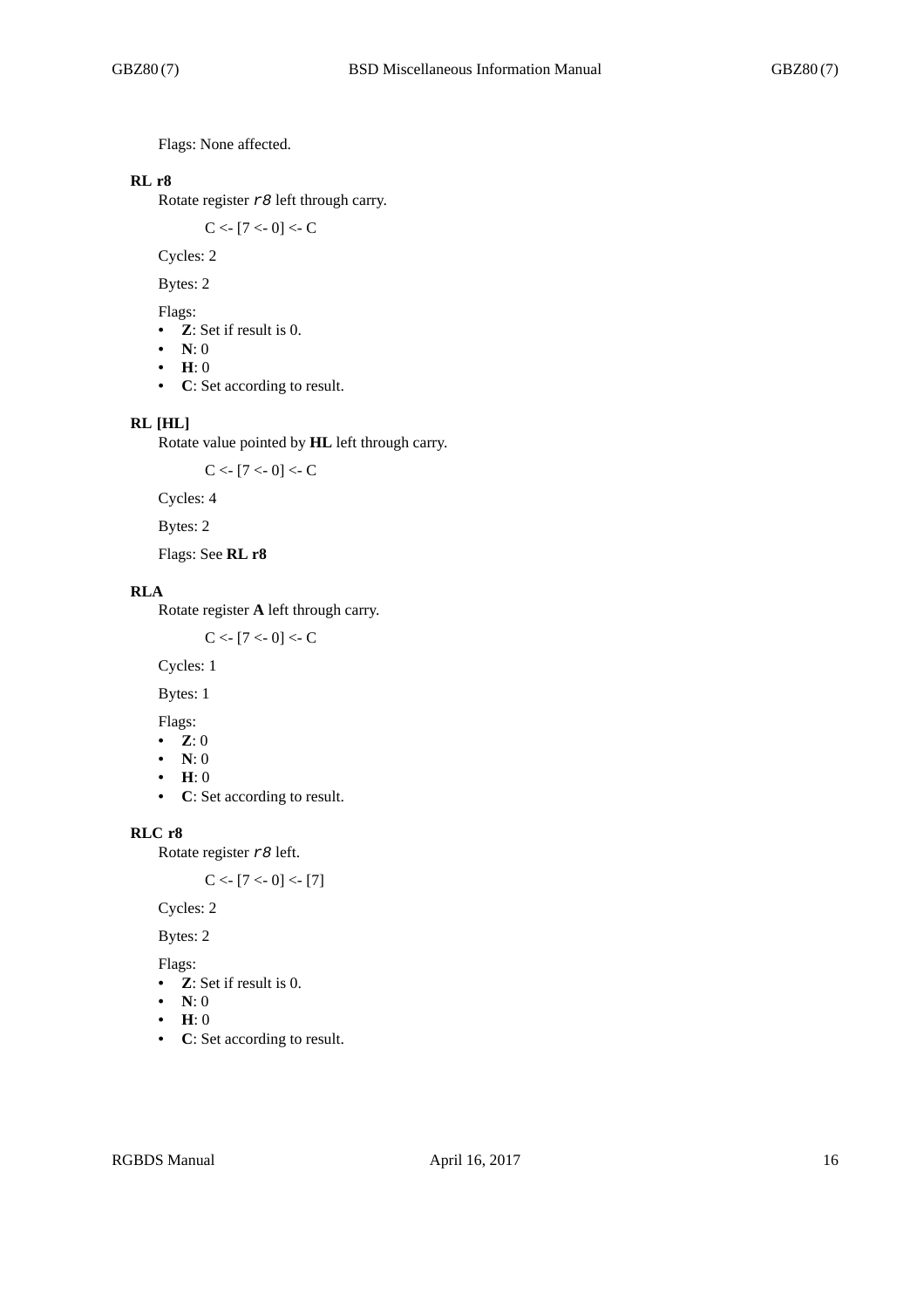# **RLC [HL]**

Rotate value pointed by **HL** left.

 $C < [7 < 0] < [7]$ 

Cycles: 4

Bytes: 2

Flags: See **RLC r8**

#### **RLCA**

Rotate register **A** left.

 $C < [7 < 0] < [7]$ 

Cycles: 1

Bytes: 1

Flags:

- **Z**: 0
- **N**: 0
- **H**: 0
- **C**: Set according to result.

#### **RR r8**

Rotate register *r8* right through carry.

 $C > [7 > 0] > C$ 

Cycles: 2

Bytes: 2

Flags:

- **Z**: Set if result is 0.
- **N**: 0
- **H**: 0
- **C**: Set according to result.

#### **RR [HL]**

Rotate value pointed by **HL** right through carry.

 $C \rightarrow [7 \rightarrow 0] \rightarrow C$ 

Cycles: 4

Bytes: 2

Flags: See **RR r8**

# **RRA**

Rotate register **A** right through carry.

 $C \rightarrow [7 \rightarrow 0] \rightarrow C$ 

Cycles: 1

Bytes: 1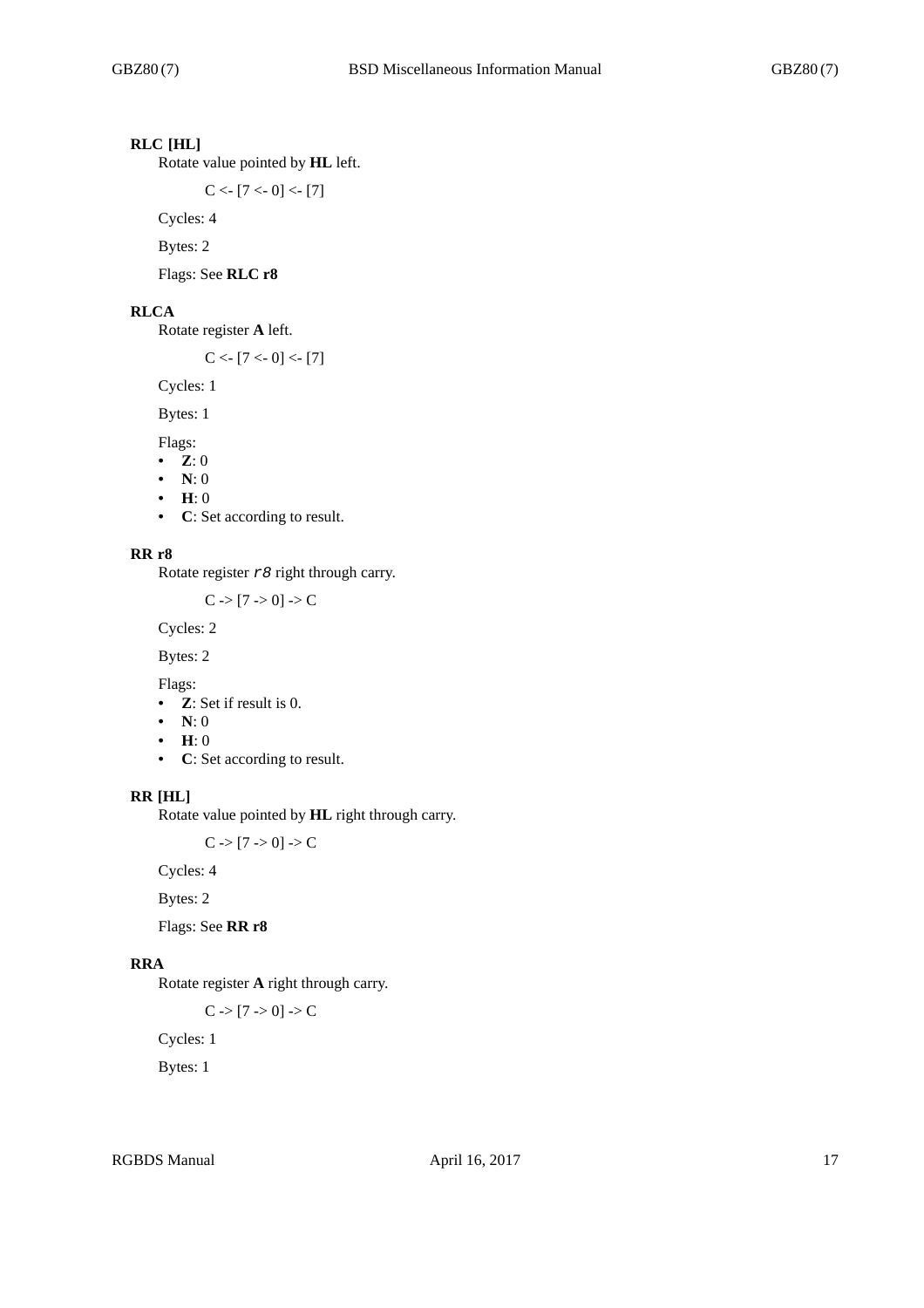Flags:

- **Z**: 0
- **N**: 0
- **H**: 0
- **C**: Set according to result.

#### **RRC r8**

Rotate register *r8* right.

 $[0]$  ->  $[7$  -> 0] -> C

Cycles: 2

Bytes: 2

- Flags:
- **Z**: Set if result is 0.
- **N**: 0
- **H**: 0
- **C**: Set according to result.

#### **RRC [HL]**

Rotate value pointed by **HL** right.

 $[0]$  ->  $[7$  -> 0] -> C

Cycles: 4

Bytes: 2

Flags: See **RRC r8**

# **RRCA**

Rotate register **A** right.

 $[0]$  ->  $[7$  -> 0] -> C

Cycles: 1

Bytes: 1

Flags:

- **Z**: 0
- **N**: 0
- **H**: 0
- **C**: Set according to result.

## **RST vec**

Call restart vector *vec*.

Cycles: 4

Bytes: 1

Flags: None affected.

# **SBC A,r8**

Subtract the value in *r8* and the carry flag from **A**.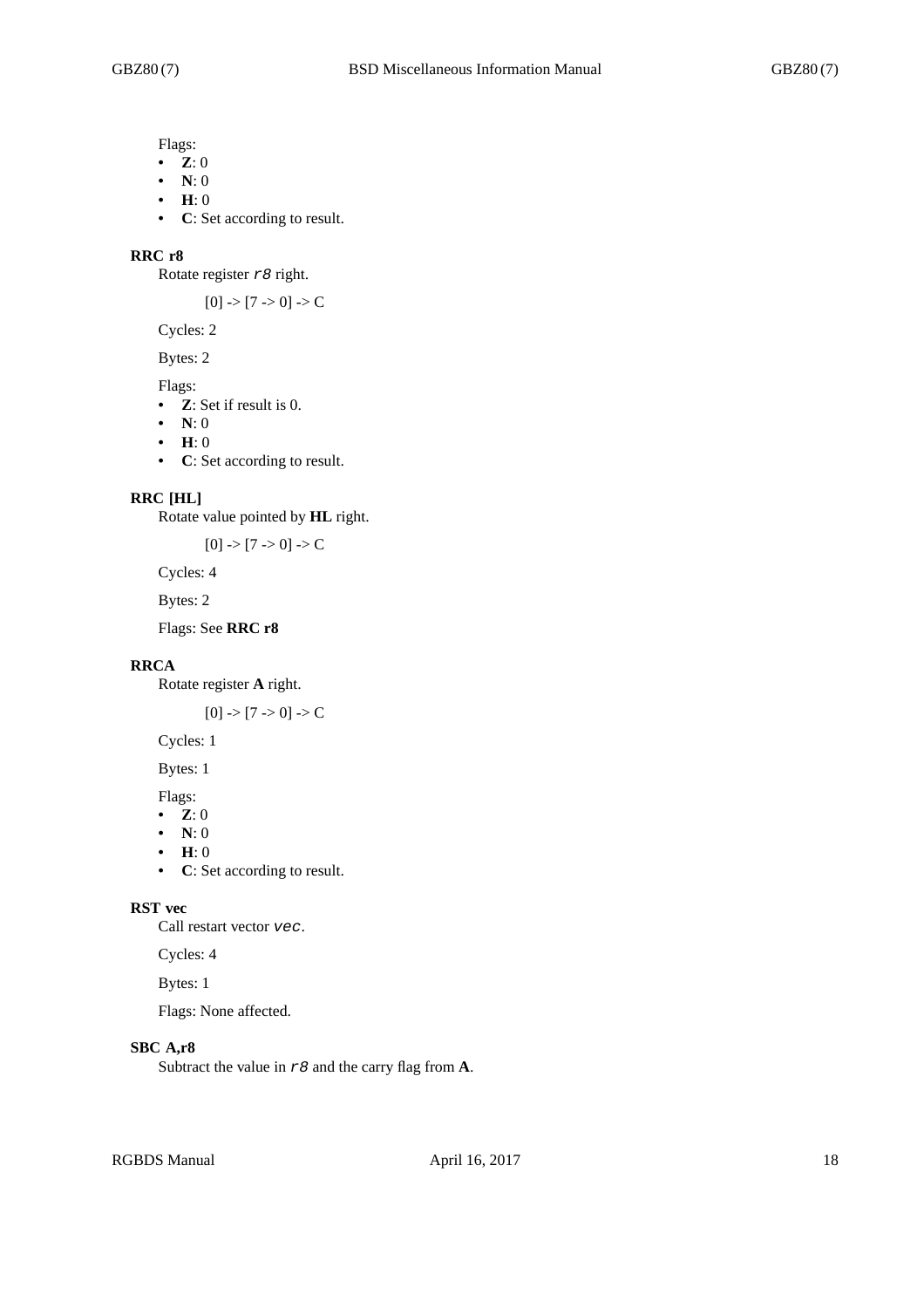Cycles: 1

Bytes: 1

Flags:

- **Z**: Set if result is 0.
- **N**: 1
- **H**: Set if no borrow from bit 4.
- **C**: Set if no borrow (set if  $r8 > A$ ).

#### **SBC A,[HL]**

Subtract the value pointed by **HL** and the carry flag from **A**.

Cycles: 2

Bytes: 1

Flags: See **SBC A,r8**

#### **SBC A,n8**

Subtract the value *n8* and the carry flag from **A**.

Cycles: 2

Bytes: 2

Flags: See **SBC A,r8**

#### **SCF**

Set Carry Flag.

Cycles: 1

Bytes: 1

Flags:

- **N**: 0
- **H**: 0
- **C**: 1

## **SET u3,r8**

Set bit *u3* in register *r8* to 1.

Cycles: 2

Bytes: 2

Flags: None affected.

#### **SET u3,[HL]**

Set bit *u3* in the byte pointed by **HL** to 1.

#### Cycles: 4

Bytes: 2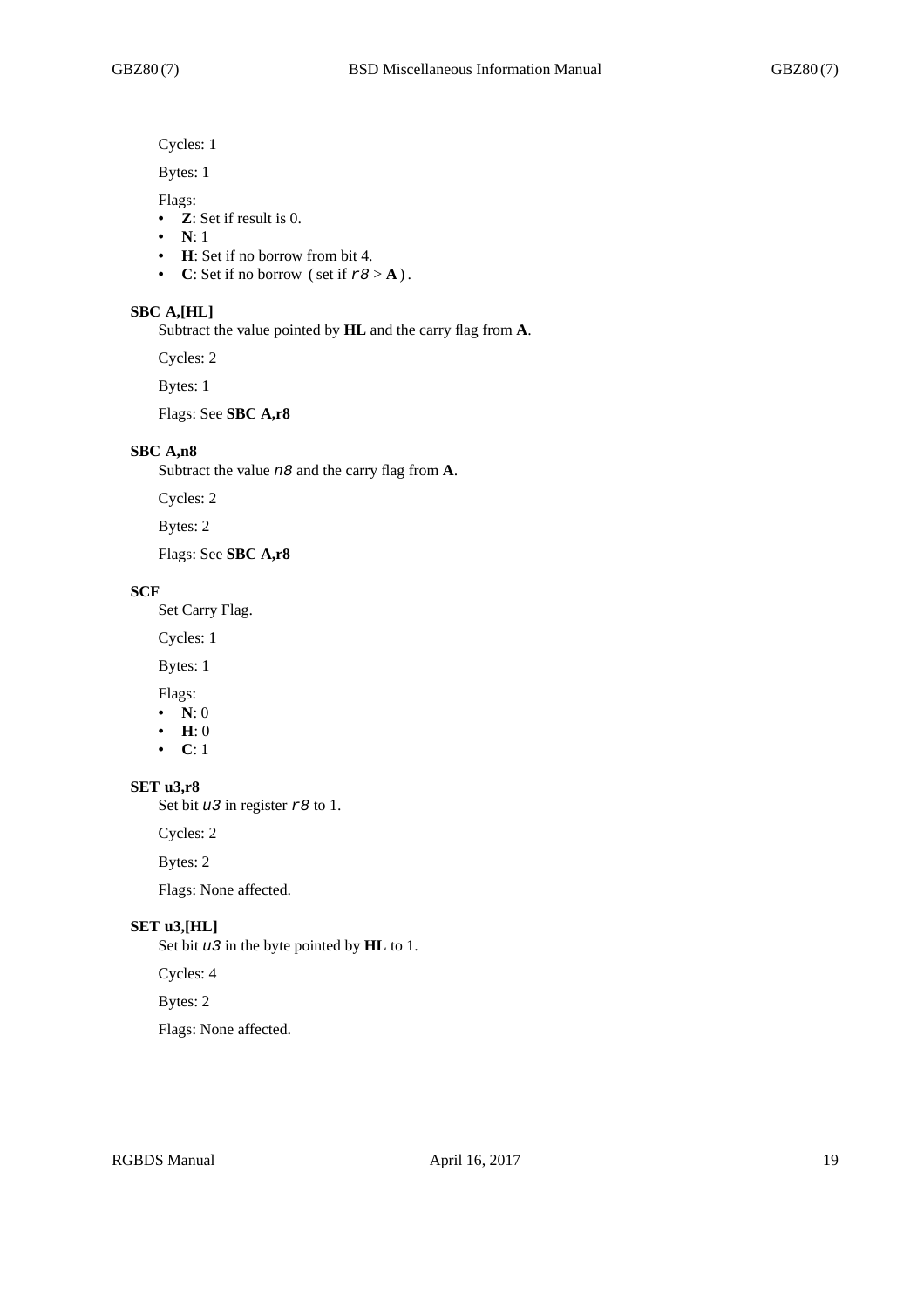# **SLA r8**

Shift left arithmetic register *r8*.

 $C < [7 < 0] < 0$ 

Cycles: 2

Bytes: 2

Flags:

- **Z**: Set if result is 0.
- **N**: 0
- **H**: 0
- **C**: Set according to result.

# **SLA [HL]**

Shift left arithmetic value pointed by **HL**.

 $C < [7 < 0] < 0$ 

Cycles: 4

Bytes: 2

Flags: See **SLA r8**

# **SRA r8**

Shift right arithmetic register *r8*.

 $[7]$  ->  $[7$  -> 0] -> C

Cycles: 2

Bytes: 2

Flags:

- **Z**: Set if result is 0.
- **N**: 0
- **H**: 0
- **C**: Set according to result.

# **SRA [HL]**

Shift right arithmetic value pointed by **HL**.

 $[7]$  ->  $[7$  -> 0] -> C

Cycles: 4

Bytes: 2

Flags: See **SRA r8**

### **SRL r8**

Shift right logic register *r8*.

$$
0 > [7 > 0] > C
$$

Cycles: 2

Bytes: 2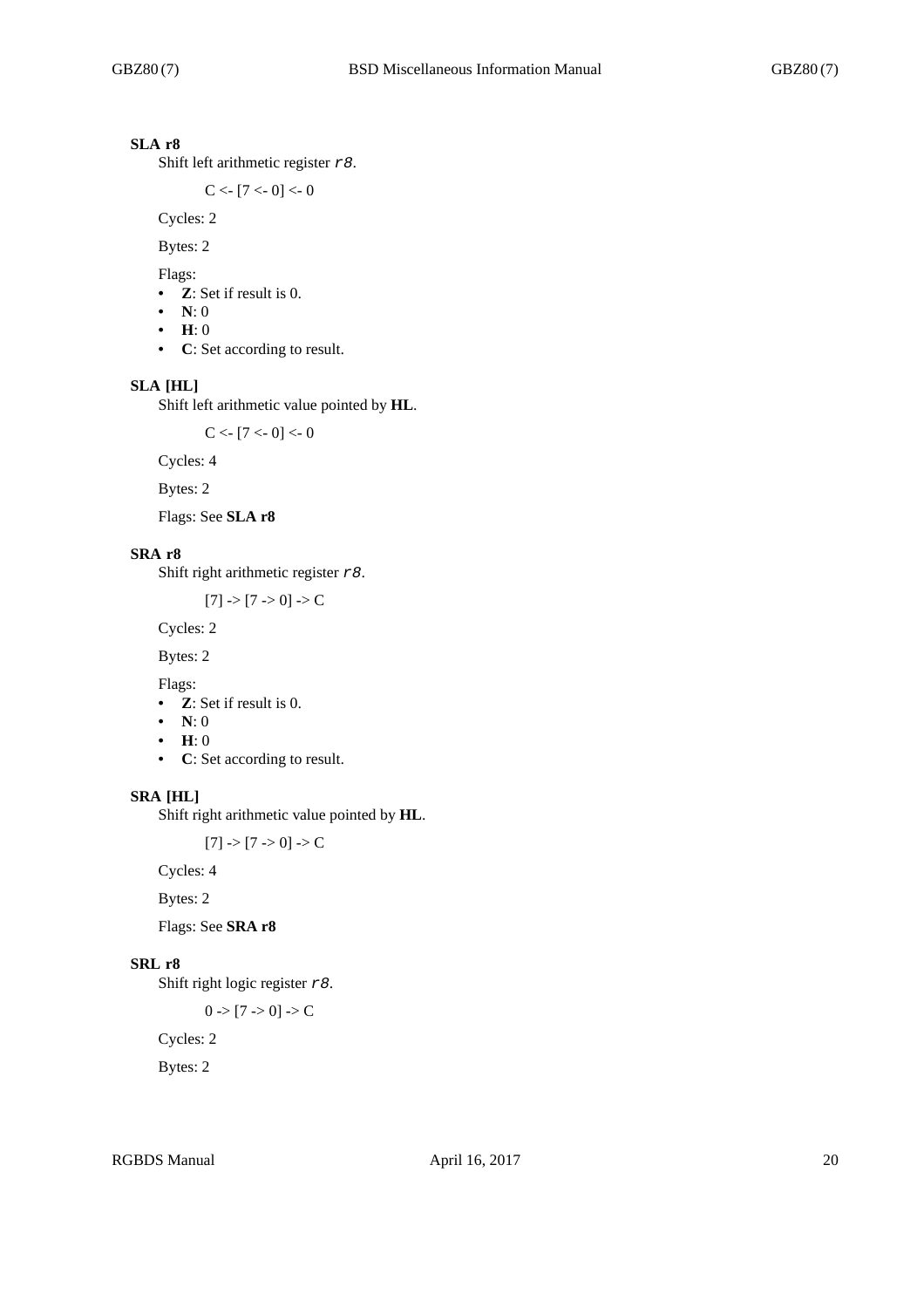Flags:

- **Z**: Set if result is 0.
- **N**: 0
- **H**: 0
- **C**: Set according to result.

#### **SRL [HL]**

Shift right logic value pointed by **HL**.

 $0 \rightarrow [7 \rightarrow 0] \rightarrow C$ 

Cycles: 4

Bytes: 2

# Flags: See **SRA r8**

#### **STOP**

Enter CPU very low power mode. Also used to switch between doube speed and normal CPU modes in GBC.

Cycles: -

Bytes: 2

Flags: None affected.

#### **SUB A,r8**

Subtract the value in *r8* from **A**.

Cycles: 1

Bytes: 1

Flags:

- **Z**: Set if result is 0.
- **N**: 1
- **H**: Set if no borrow from bit 4.
- **C**: Set if no borrow (set if  $r8 > A$ ).

#### **SUB A,[HL]**

Subtract the value pointed by **HL** from **A**.

Cycles: 2

Bytes: 1

Flags: See **SUB A,r8**

#### **SUB A,n8**

Subtract the value *n8* from **A**.

Cycles: 2

Bytes: 2

Flags: See **SUB A,r8**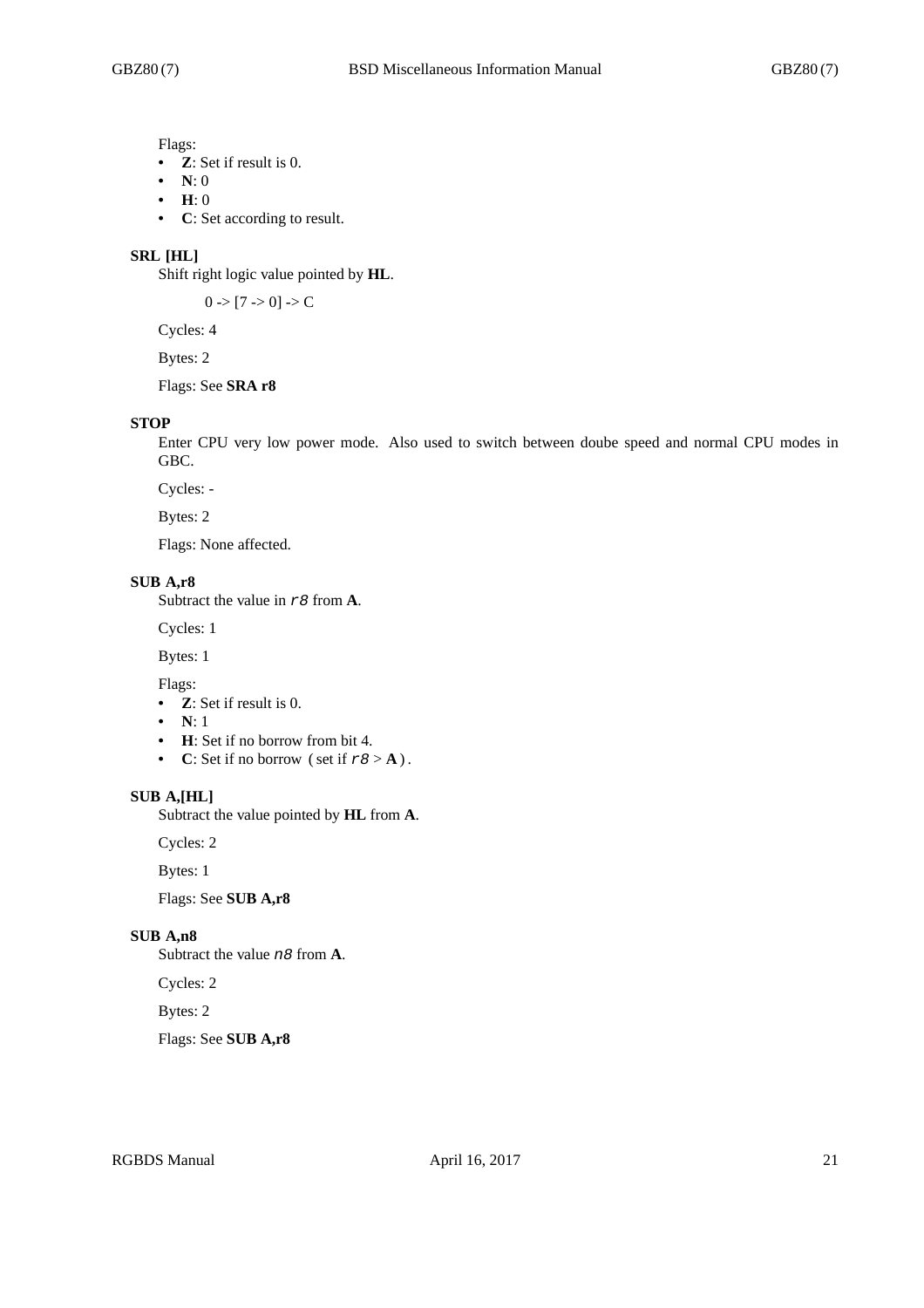## **SWAP r8**

Swap upper 4 bits in register *r8* and the lower ones.

Cycles: 2

Bytes: 2

Flags:

- **Z**: Set if result is 0.
- **N**: 0
- **H**: 0
- **C**: 0

#### **SWAP [HL]**

Swap upper 4 bits in the byte pointed by **HL** and the lower ones.

Cycles: 4

Bytes: 2

Flags: See **SWAP r8**

## **XOR A,r8**

Bitwise XOR between the value in *r8* and **A**.

Cycles: 1

Bytes: 1

Flags:

- **Z**: Set if result is 0.
- **N**: 0
- **H**: 0
- **C**: 0

## **XOR A,[HL]**

Bitwise XOR between the value pointed by **HL** and **A**.

Cycles: 2

Bytes: 1

Flags: See **XOR A,r8**

#### **XOR A,n8**

Bitwise XOR between the value in *n8* and **A**.

Cycles: 2

Bytes: 2

Flags: See **XOR A,r8**

## **SEE ALSO**

rgbasm(1), rgbds(7)

## **HISTORY**

**rgbds** was originally written by Carsten Sørensen as part of the ASMotor package, and was later packaged in RGBDS by Justin Lloyd. It is now maintained by a number of contributors at https://github.com/red